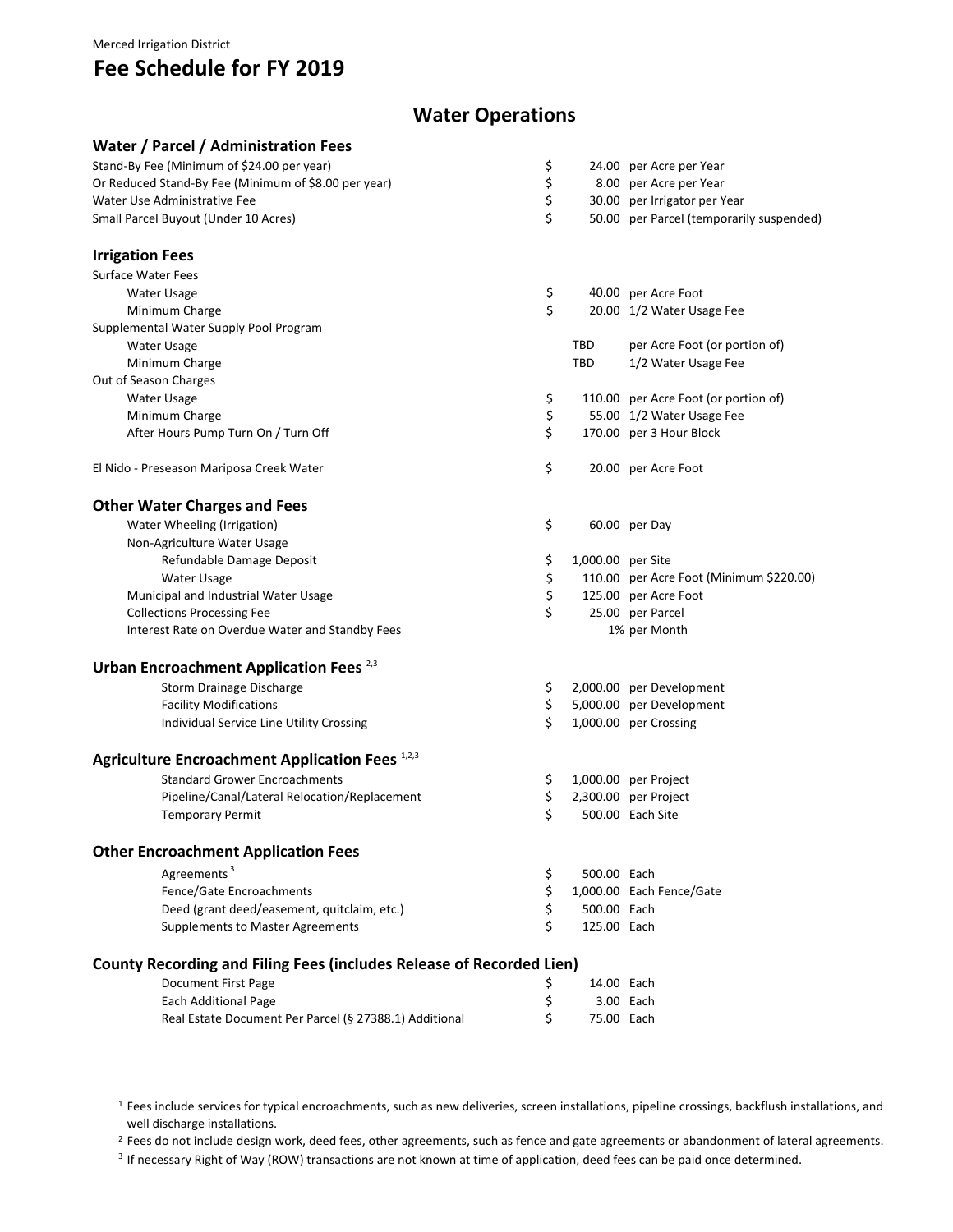#### Merced Irrigation District

# **Fee Schedule for FY 2019**

## **Water Operations**

| <b>Engineering Service Fees for Non Standard Encroachments</b> |                            |                           |
|----------------------------------------------------------------|----------------------------|---------------------------|
| Senior Engineer Rate                                           | \$                         | 110.00 per Hour           |
| Associate Engineer Rate                                        | \$                         | 60.00 per Hour            |
| Engineering Technician Time                                    | \$                         | 45.00 per Hour            |
| Vehicle Mileage Rate                                           |                            | Current IRS rate per Mile |
| <b>Other Engineering Fees</b>                                  |                            |                           |
| Reproduction of Maps and Drawings                              |                            |                           |
| 'D' Size (24" X 36")                                           | \$                         | 7.00 per Copy             |
| 'E' Size (36" X 48")                                           | \$                         | 10.00 per Copy            |
| District Map ('E' Size, Trimmed)                               | \$                         | 5.00 Per Map              |
|                                                                | <b>Storm Drainage Fees</b> |                           |
| <b>Annual Storm Drainage Assessments</b>                       |                            |                           |

| Residential Lots (1 Acre or less)            |    |                | 12.30 per Residential Unit    |
|----------------------------------------------|----|----------------|-------------------------------|
| <b>Commercial Property</b>                   |    |                | 126.76 per Impermeable Acre   |
| <b>Storm Drainage Hook-Up Fee</b>            |    |                |                               |
| Residential Lots (1 Acre or less)            |    | 205.00 per Lot |                               |
| Commercial Property - the Greater of Either: |    |                | 205.00 per Lot                |
|                                              | Or |                | 2,113.00 per Impermeable Acre |

# **Electric Rate Schedules**

**Electric Service Rate Schedule ‐ Please refer to individual rate schedules for detailed rate information**

| Agricultural                          | $AG-2$     | 0 - 199 KW        |
|---------------------------------------|------------|-------------------|
| Commercial/Small Industrial           | $EGS-2$    | $0 - 35$ KW       |
| Municipal                             | $MD-4$     | 35 - 499 KW       |
| Municipal                             | $MD-3$     | 500 - 999 KW      |
| Commercial/Industrial                 | $ED-4$     | 35 - 499 KW       |
| Commercial/Industrial                 | ED-3V      | 200 - 499 KW      |
| Commercial/Industrial                 | $ED-3$     | 500 - 999 KW      |
| Commercial/Industrial                 | $ED-2$     | 1000 KW and Above |
| Commercial/Industrial                 | ED-2P      | 1000 KW and Above |
| Large Demand Transmission Service     | $TR-1$     | 5000 KW and Above |
| Residential <sup>A</sup>              | RES2       |                   |
| Street lighting - Customer Owned      | <b>LSC</b> |                   |
| Street lighting - District Owned      | $LSC-1$    |                   |
| Flat Rate Service - Non-Metered Loads | <b>MEF</b> |                   |
| Net Energy Metering                   | <b>NEM</b> |                   |
| Power Cost Adjustment                 | <b>PCA</b> |                   |
| Environmental Charge                  | EC         |                   |
|                                       |            |                   |

### **Electric Service Fees**

### **CARE Program Income Limits (Effective June 1, 2009)**

| Household Size         |    | Care Income Limits |
|------------------------|----|--------------------|
| $1$ to $2$             |    | 30,500             |
| 3                      | Ś  | 35,800             |
|                        | Ś  | 43,500             |
| 5                      | \$ | 50,600             |
| 6                      | Ś. | 58,000             |
| <b>Each Additional</b> |    | 7,400              |

A - Low Income (CARE) and Medical Baseline (MED) Discounts are Available for Qualified Applicants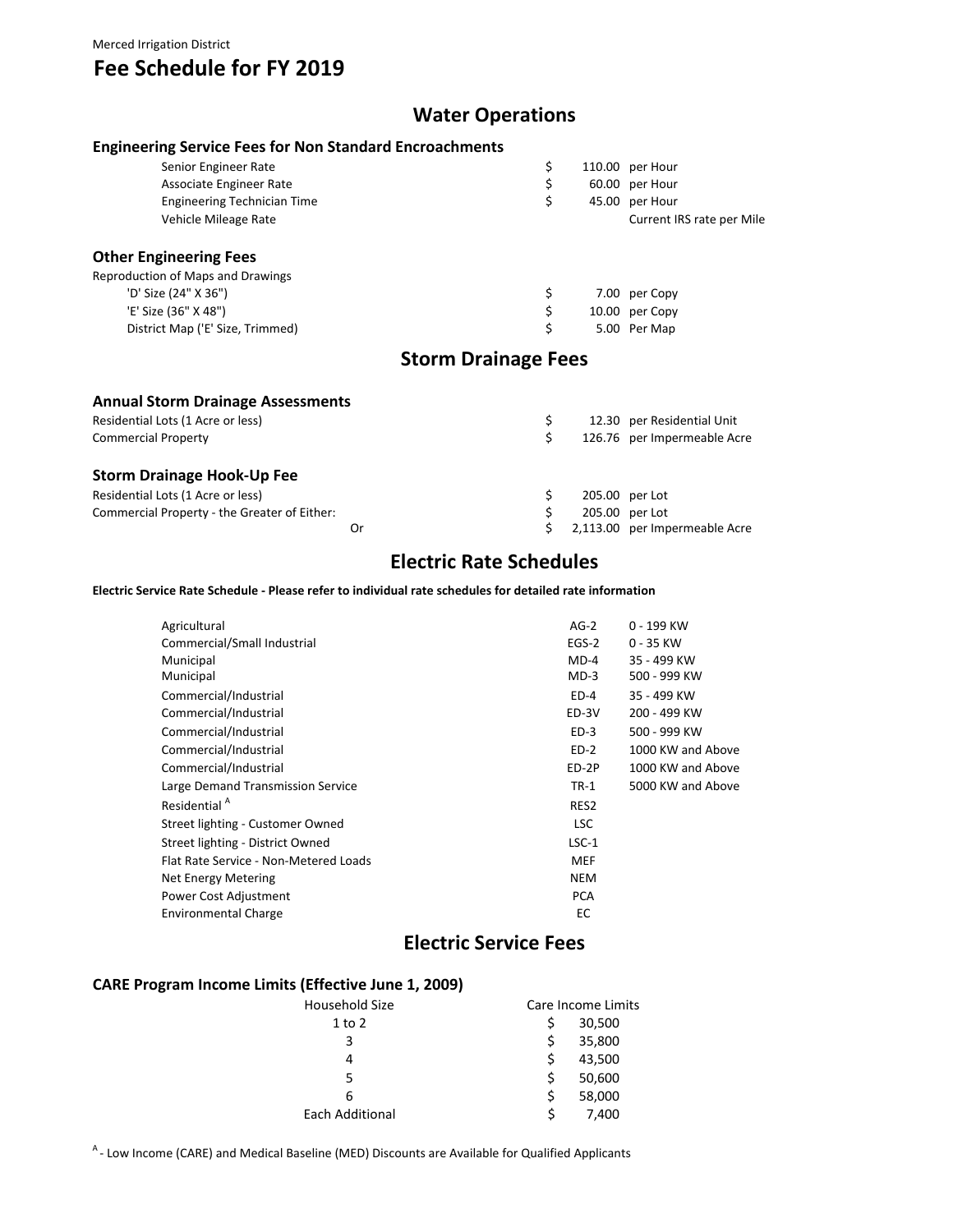# **Fee Schedule for FY 2019**

## **Electric Service Fees**

### **Customer Service Charges and Fees**

| <b>Billing Items</b>                                             |                    |                                                          |
|------------------------------------------------------------------|--------------------|----------------------------------------------------------|
| Minimum Deposit - Residential                                    | \$                 | 200.00 per Account                                       |
| Minimum Deposit - Commercial/Industrial                          | \$                 | 400.00 per Account                                       |
| <b>Service Connection Fees</b>                                   |                    |                                                          |
| Same Day Before Noon or Future Date                              |                    | Free per Connect                                         |
| Same Day Request Submitted Noon to 3pm                           | \$                 | 75.00 per Connect                                        |
| Same Day Request Submitted after 3pm                             | \$                 | 225.00 per Connect                                       |
| Due Date for Electric Bills                                      |                    | Due on the 5th of each month                             |
| <b>Billing Delinquent Charge</b>                                 |                    | 1.5% or \$5.00 per Month Whichever is Greater            |
| Telephone Payment Convenience Fee                                | \$                 | 5.00 per Payment                                         |
| <b>Other Customer Service Fees</b>                               |                    |                                                          |
| Disconnection Processing Fee (charged when work order generated) | \$                 | 20.00 per Incident                                       |
| Disconnection Fee at Power Source                                | \$                 | 150.00 per Disconnect                                    |
| Disconnection Fee at Meter                                       | \$                 | 15.00 per Disconnect                                     |
| <b>Reconnection Fee at Power Source</b>                          | \$                 | 200.00 per Reconnect                                     |
| <b>Reconnection Fee At Meter</b>                                 |                    |                                                          |
| During Posted Hours (Request Submitted before 3:00 pm)           | \$                 | 50.00 per Reconnect                                      |
| Outside Posted Hours (Request Submitted after 3:00 pm)           | \$                 | 225.00 per Reconnect                                     |
| Meter Re-Read                                                    | \$                 | 30.00 per Read                                           |
|                                                                  |                    |                                                          |
| Meter Test Charge                                                |                    |                                                          |
| <b>First Meter Test</b>                                          |                    | Free per Account                                         |
| After Free Test                                                  |                    |                                                          |
| Non CT Meter (Typical Residential)                               | \$                 | 100.00 per Test                                          |
| CT Meter (Typical Medium-Large Commercial)                       | \$                 | 200.00 per Test                                          |
| <b>Broken or Damaged District Equipment</b>                      |                    |                                                          |
| Meter - Residential                                              | \$                 | 100.00 per Meter                                         |
| Meter - Commercial/Industrial                                    |                    | Meter-Specific                                           |
| <b>Special Ring</b>                                              | \$                 | 20.00 per Ring                                           |
| Pad Lock                                                         | \$                 | 10.00 per Lock                                           |
| <b>Broken or Damaged District Equipment (continued)</b>          |                    |                                                          |
| <b>Tampering Charge</b>                                          |                    | Up to \$1,000 Per Occurrence Plus Damages, Investigative |
|                                                                  |                    | Fees, Legal Fees, and Administrative Cost                |
| <b>Other Electric Service Charges and Fees</b>                   |                    |                                                          |
| <b>Billing Items</b>                                             |                    |                                                          |
| <b>Temporary Service Charge</b>                                  | Project - Specific |                                                          |
| Permanent Service Charge for Metered Pedestals                   |                    |                                                          |
| <b>Connection Charge</b>                                         |                    |                                                          |
|                                                                  | Project - Specific |                                                          |
| Service Conductor Charge                                         |                    | per Foot of Service Conductor                            |
| <b>Streetlight Connection Charge</b>                             | \$                 | 125.00 per Connection Point                              |
| Engineering / Inspection / Construction Fees                     |                    |                                                          |
| Inspections (Regular Business Hours)                             | \$                 | 60.00 per Hour                                           |
| <b>Construction (Regular Business Hours)</b>                     | \$                 | 75.00 per Hour                                           |
| Senior Engineer Rate                                             | \$                 | 95.00 per Hour                                           |
| Associate Engineer Rate                                          | \$                 | 65.00 per Hour                                           |
| <b>Other Electric Service Charges and Fees</b>                   |                    |                                                          |
| Net Metering Fee                                                 | \$                 | 600.00 per Application                                   |
| <b>Extension Allowance for Line Extensions</b>                   |                    |                                                          |
| Commercial                                                       | \$                 | 400.00 per Estimated Peak KW                             |
| Industrial                                                       | \$                 | 450.00 per Estimated Peak KW                             |
| Agricultural                                                     |                    |                                                          |
| Pumping - Deep Well                                              | \$                 | 80.00 per HP                                             |
| Pumping - Boosting MID Surface Water                             | \$                 | 275.00 per HP                                            |
| Other AG Uses                                                    | \$                 | 275.00 per Peak KW                                       |
|                                                                  |                    |                                                          |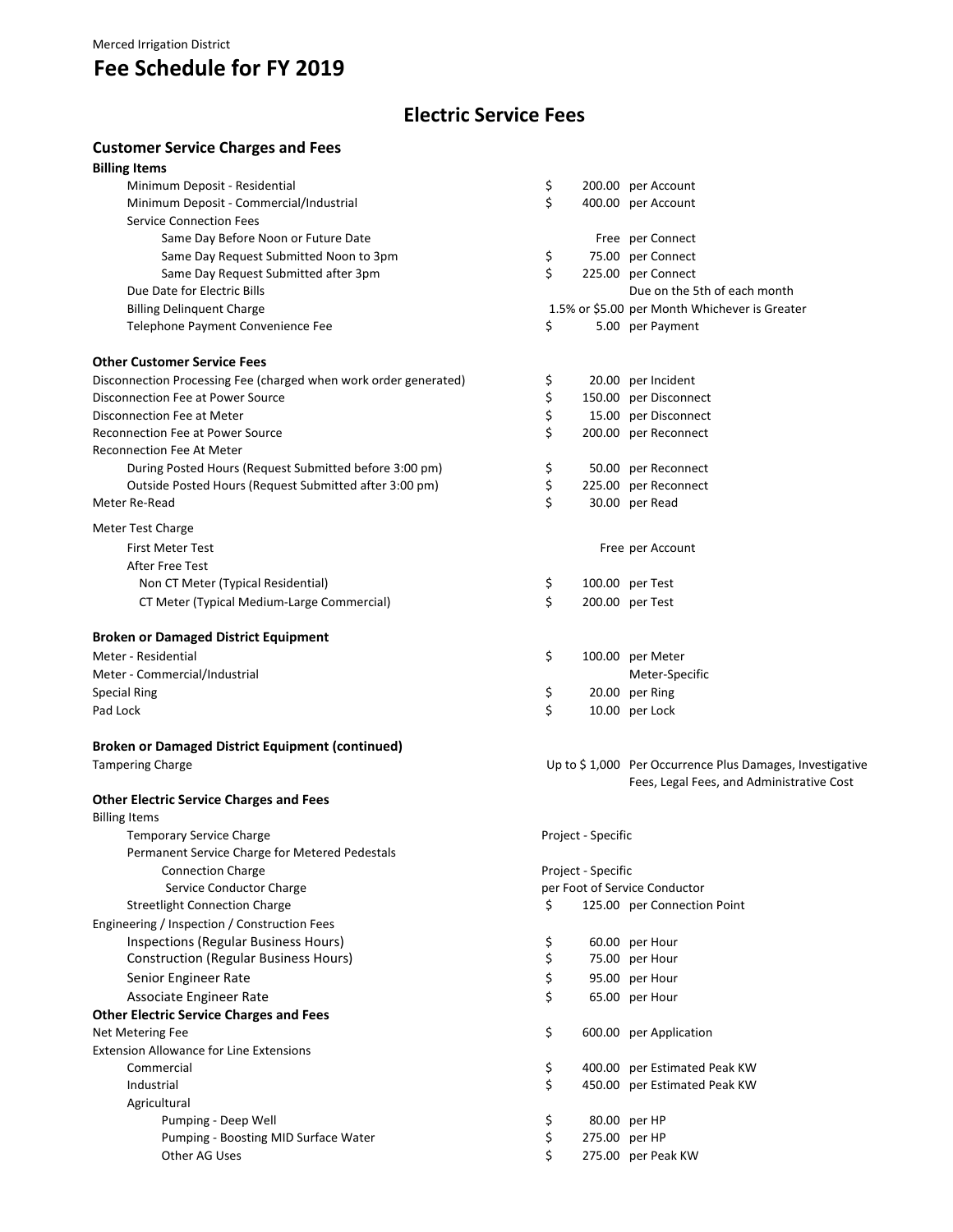#### Merced Irrigation District

# **Fee Schedule for FY 2019**

### **Lake & Park Fees**

#### **Park & Lake Day‐Use Fees:**

| Daily Motor Vehicle Entry/Use Fee                     |  | 8.00 per Day                              |
|-------------------------------------------------------|--|-------------------------------------------|
| Active Military / Senior B                            |  | 7.00 per Day                              |
| Boat Club and Houseboat Visitors                      |  | 8.00 per Night                            |
| Bicycle/Motorcycle Entry / Use Fee - 2 Person maximum |  | 3.00 per Day                              |
| Boat / Trailer Entry / Use Fee                        |  | 7.00 per Day                              |
| Active Military / Senior B                            |  | 6.00 per Day                              |
| Pet Entry / Access Fee (per Animal)                   |  | 4.00 per Day                              |
| Small Pavilion / Event Facilities Use Fee             |  | 75.00 Reserved for Exclusive Use          |
| Large Pavilion / Event Facilities Use Fee             |  | 125.00 Reserved for Exclusive Use         |
| Barbecue Pit and Barbecue Wagon                       |  | 45.00 Available at McSwain & Barrett Cove |

### **RV Park and Camping Fees: All RV/Camp Rates are charged per Night**

| Daily Basic Camp Site Fee                                                        |          |       |                 |
|----------------------------------------------------------------------------------|----------|-------|-----------------|
| Low Season Sept 16 - May 15                                                      | \$       |       | 22.00 per Night |
| Active Military / Senior B                                                       |          |       | 19.00 per Night |
| High Season Sept 16 - May 15                                                     | \$<br>\$ |       | 25.00 per Night |
| Active Military / Senior <sup>B</sup>                                            | \$       |       | 22.00 per Night |
| Daily RV Park Site Fee (with hookups)                                            |          |       |                 |
| Low Season Sept 16 - May 15                                                      | \$       |       | 28.00 per Night |
| Active Military / Senior B                                                       | \$       |       | 25.00 per Night |
| High Season Sept 16 - May 15                                                     | \$       |       | 34.00 per Night |
| Active Military / Senior B                                                       | \$       |       | 31.00 per Night |
| Extended Stay - Daily RV Site Fee (with hookups) - stays longer than 7           |          |       |                 |
| Low Season Sept 16 - May 15                                                      | \$       |       | 18.00 per Night |
| High Season May 16 - Sept 15                                                     | \$       |       | 26.00 per Night |
| Daily RV & Campsite Second Vehicle Fee (Max. Occupancy 8 Persons / Site)         | \$       |       | 8.00 per Night  |
| <b>Supplemental &amp; Special Event Rates:</b>                                   |          |       |                 |
| Reservation Cancellation / Change Fee                                            | \$       | 10.00 |                 |
| Special Event Fee                                                                |          |       |                 |
| Independence Day (4th of July) Fireworks Celebration                             |          |       |                 |
| Supplemental RV / Camp Site Charge                                               | Ś        | 10.00 |                 |
| McSwain & McClure Point Recreational Areas Fee will apply for the Event Day only |          |       |                 |
| Daily Motor Vehicle Entry / Use Fee                                              | \$       | 25.00 |                 |

McSwain & McClure Point Recreational Areas Fee will apply for the Event Day only

Annual Permit / Decal Holders will not be charged Supplemental of Special Event Fees for the July 4th Firework Celebration

The above Supplemental & Special Event Rates & Fees are intended to be an "example" of Special Fees that may be charged. Such fees may vary for special events held or sponsored at any of the MID Parks & Recreation Areas.

#### **Park Model Cottage Accommodations (Available at McSwain & Barrett Cove)**

| Daily Park-Model Rental Rate - 4 Person Model (maximum occupancy) |              |                  |
|-------------------------------------------------------------------|--------------|------------------|
| Low Season Sept 16 - May 15                                       | \$           | 130.00 per Night |
| High Season May 16 - Sept 15                                      | \$           | 155.00 per Night |
| Daily Park-Model Rental Rate - 6 Person Model (maximum occupancy) |              |                  |
| Low Season Sept 16 - May 15                                       | \$           | 140.00 per Night |
| High Season May 16 - Sept 15                                      | \$           | 165.00 per Night |
| Daily Park-Model Rental Rate - 8 Person Model (maximum occupancy) |              |                  |
| Low Season Sept 16 - May 15                                       | \$           | 155.00 per Night |
| High Season May 16 - Sept 15                                      | \$           | 175.00 per Night |
| <b>Houseboat Permit Fees:</b>                                     |              |                  |
| New Houseboat Permit Initial Purchase Fee                         | TBD          |                  |
| Annual Lake Houseboat Permit Renewal Fee                          | \$<br>775.00 |                  |
| Houseboat Permit Transfer Fee                                     | 500.00       |                  |

B - Senior Citizen is Age 62+